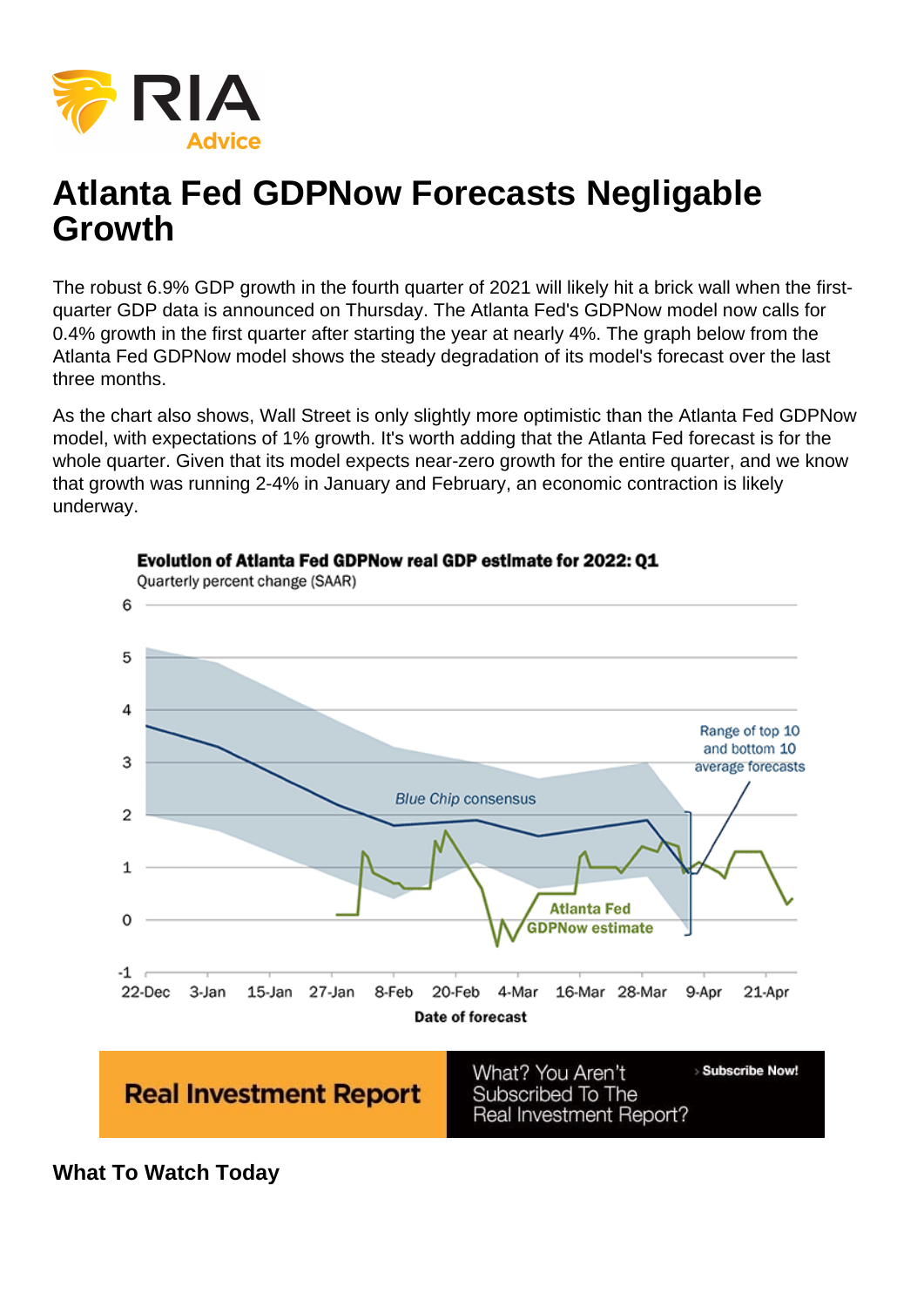#### Economy

- 7:00 a.m. ET: MBA Mortgage Applications, week ended April 22: (-5.0% during prior week)
- 8:30 a.m. ET: Advance Goods Trade Balance, March (-\$105.0 billion expected, -\$106.3 billion during prior month)
- 8:30 a.m. ET: Wholesale Inventories, month-over-month, March preliminary (1.5% expected, 2.5% during previous month)
- 8:30 a.m. ET: Retail Inventories , month-over-month, March (1.6% expected, 1.1% during prior month)
- 10:00 a.m. ET: Pending Home Sales, month-over-month, March (-1.0% expected, -4.1% during prior month)

### Earnings

Pre-market

- Humana ([HUM](https://finance.yahoo.com/quote/HUM?p=HUM&.tsrc=fin-srch)) to report adjusted earnings of \$6.74 on revenue of \$23.45 billion
- Kraft Heinz ([KHC\)](https://finance.yahoo.com/quote/KHC?p=KHC&.tsrc=fin-srch) to report adjusted earnings of 54 cents on revenue of \$5.83 billion
- Boeing ([BA](https://finance.yahoo.com/quote/BA?p=BA&.tsrc=fin-srch)) to report adjusted losses of 15 cents on revenue of \$15.95 billion
- T-Mobile ( [TMUS\)](https://finance.yahoo.com/quote/TMUS?p=TMUS&.tsrc=fin-srch) to report adjusted earnings of 26 cents on revenue of \$20.12 billion

### Post-market

- Amgen ([AMGN\)](https://finance.yahoo.com/quote/AMGN?p=AMGN&.tsrc=fin-srch) to report adjusted earnings of \$4.09 on revenue of \$6.10 billion
- Qualcomm ( [QCOM\)](https://finance.yahoo.com/quote/QCOM?p=QCOM&.tsrc=fin-srch) to report adjusted earnings of \$2.93 on revenue of \$10.60 billion
- [F](https://finance.yahoo.com/quote/F?p=F&.tsrc=fin-srch)ord Motor (F) to report adjusted earnings of 36 cents on revenue of \$32.16 billion
- Meta Platforms ([FB](https://finance.yahoo.com/quote/FB?p=FB&.tsrc=fin-srch)) to report adjusted earnings of \$3.13 on revenue of \$28.24 billion

## Market Trading Update - Rally Fails, Back To Support

After the comeback rally on Monday, Tuesday was a dismal showing as stocks sold off hard dropping back to the March lows and retracing 100% of the previous rally. The market must hold here and must a rally, otherwise, we are most likely looking at a deeper decline. Between weak earnings outlooks and a weak forecast from the Atlanta Fed GDPNow, downside risks are a reality. However, as shown, the last four times the market was this oversold, the market did must a rally. A retracement toward the 50-dma should be used to reduce portfolio risk. If the market fails to hold support by the end of the week, further equity reductions are likely.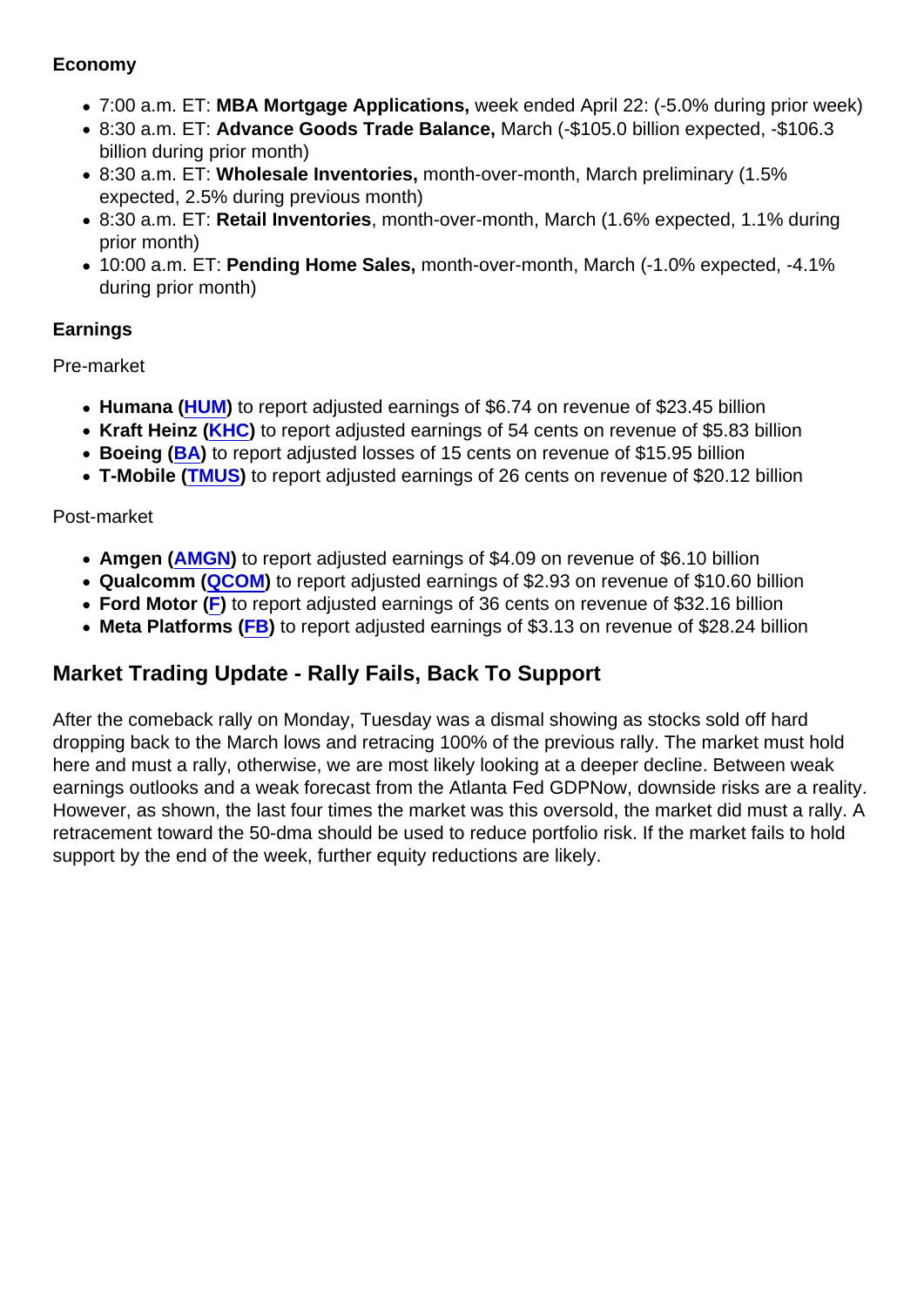Bullish Divergence In the S&P 500

The BofA graph below shows hopeful signs that the S&P may be putting in a bottom of sorts. As the graph shows, the S&P 500 index has set a pattern of higher lows since February. Further, as shown in the two boxes below the S&P graph, at each low, the percentage of advancing NYSE stocks and percentage of up volume for NYSE stocks are higher than prior lows. Such patterns are called bullish divergences. Whether the market is in the process of a short-term reflexive bounce that will eventually lead to lower lows is not known, but the odds of a rally over the next few weeks are growing. As an aside, the SimpleVisor money flow indicator in the following graph went on a buy signal on Monday.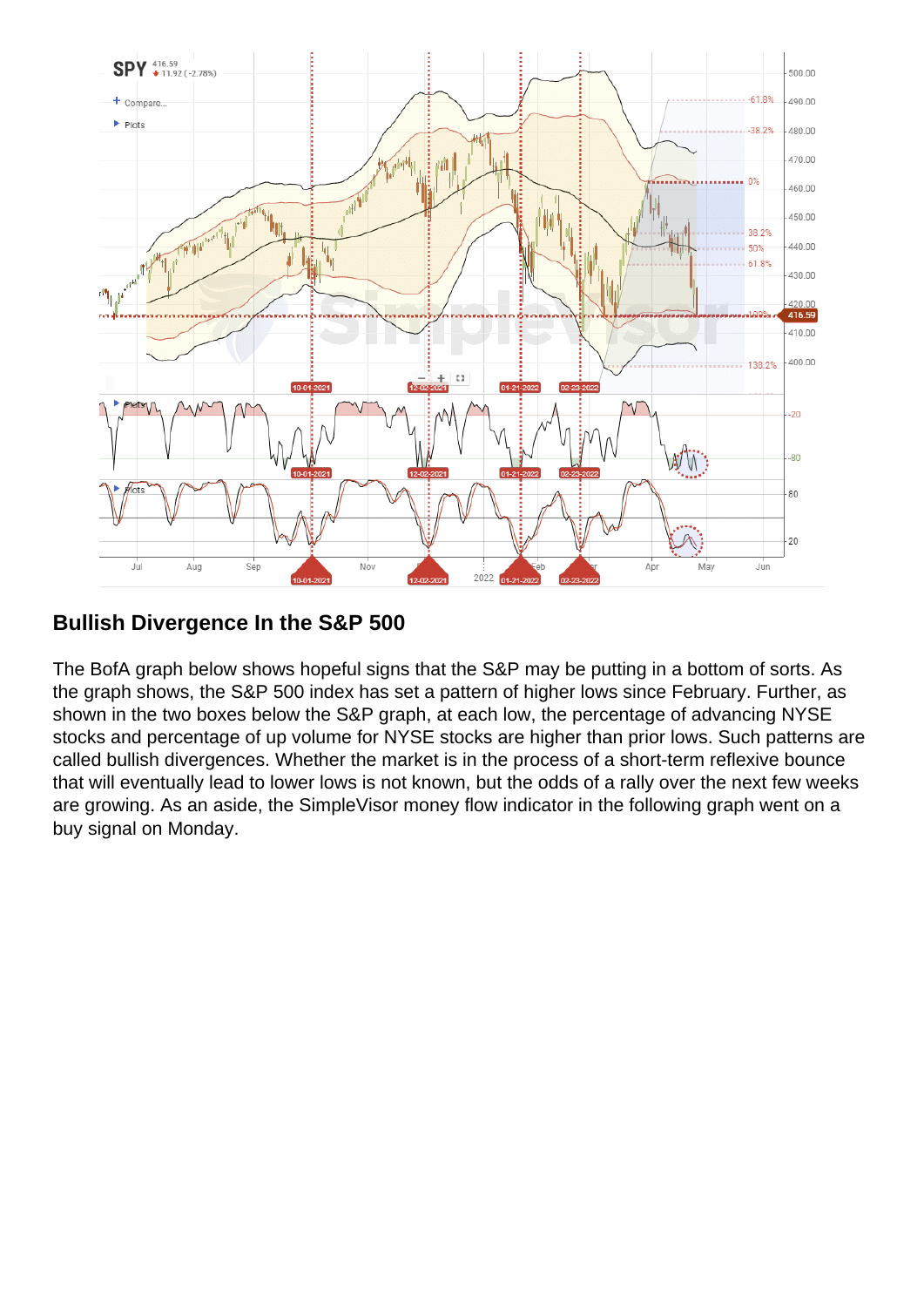## Earning Revisions Go Negative

As we stated several times last year, earnings estimates were way to elevated heading into 2022. Those revisions have now turned negative and will likely get worse before they get better.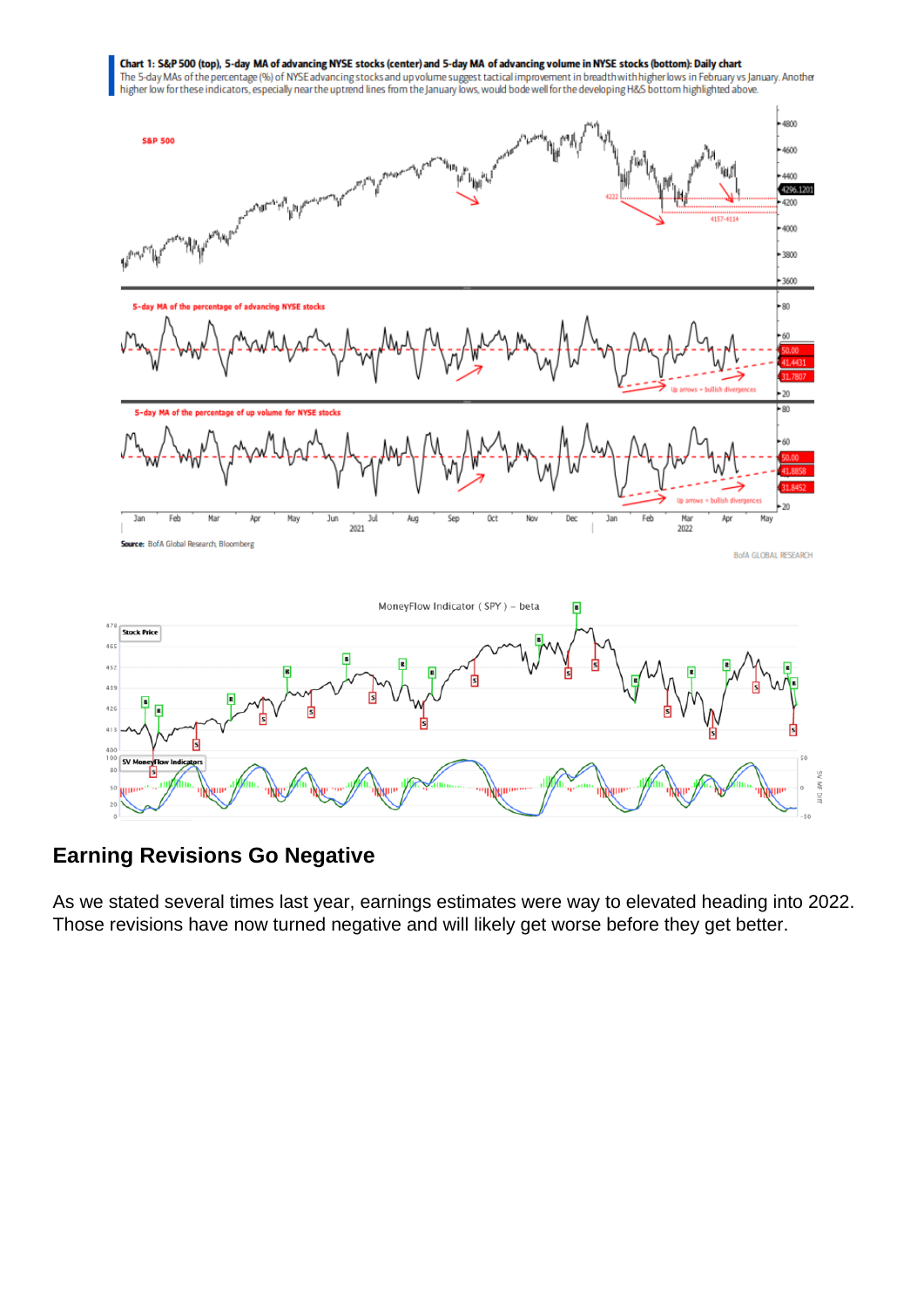## New Home Sales Fading with Higher Mortgage Rates

New home sales in March fell to an annualized rate of 763k. That is down over 8% from February's 835k pace. Mortgage rates rose a whole point in March, which likely hindered many potential new home buyers. The monthly supply of new homes increased from 5.6 to 6.4 months. While a month does not make a trend, investors in homebuilder stocks should be concerned that recent housing starts and permit data are at ten-year highs while demand weakens. If demand stays weak in April and the following few months, a glut of new homes on the market is likely, which would drive down prices and profits for homebuilders.

The graph below is of the iShares U.S. Home Construction ETF- ITB. Its top two holdings accounting for 25% of the fund are D R Horton (DHI) and Lennar (LEN). The ETF has lost about 25% of its value this year but still sits about 20% above pre-pandemic highs.

## Exxon and Zoom, The Tide Has Turned

The graph below compares the market cap of Zoom (ZM) to Exxon (XOM). For a brief moment during the pandemic shutdown in 2020, the market cap of ZM was higher than XOM. As we now see, the market has come to its senses, and XOM's market cap is 10x+ that of ZM. We can draw many similar comparisons of once high-flying new-technology stocks versus industrial/commodity